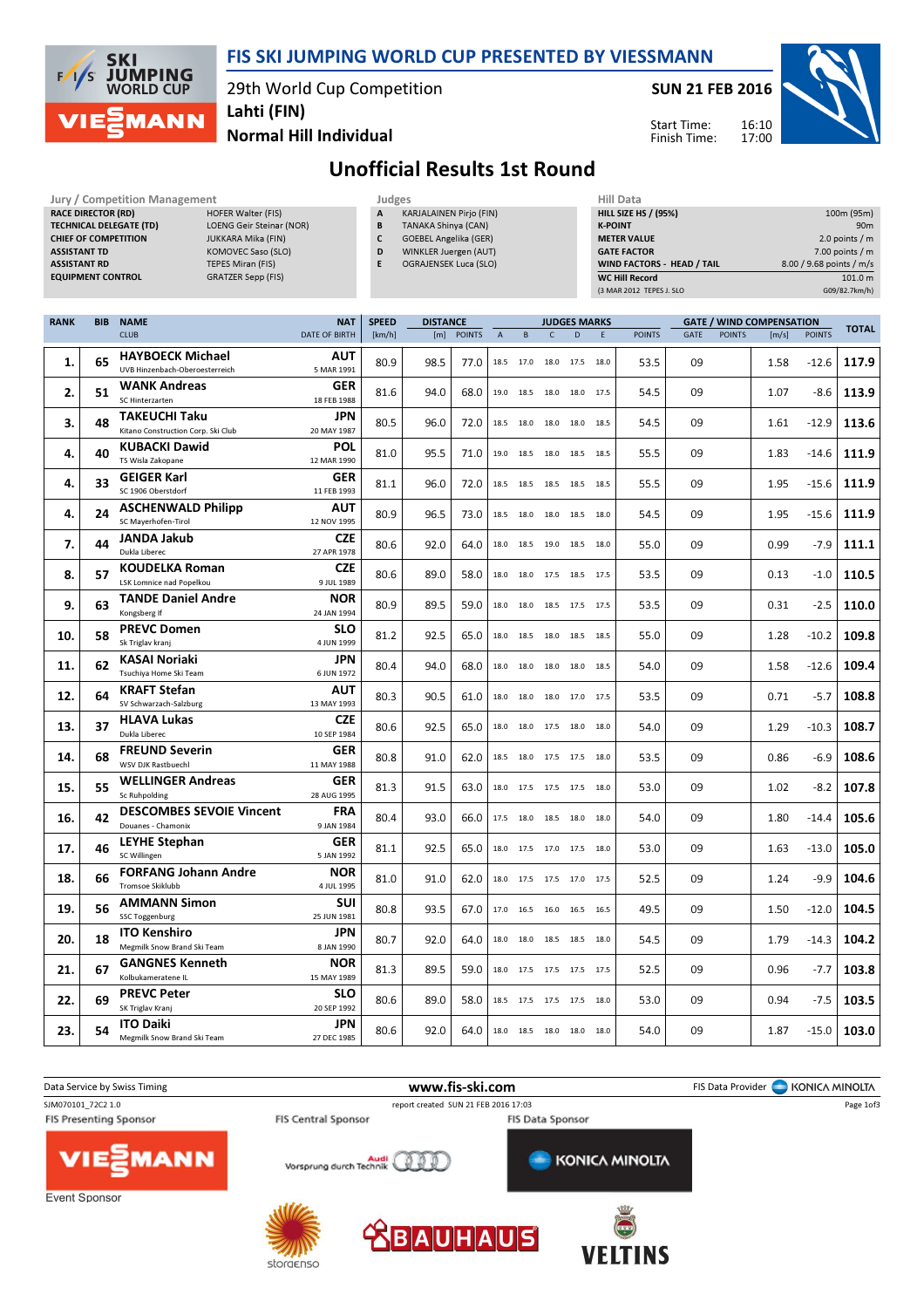FIS SKI JUMPING WORLD CUP PRESENTED BY VIESSMANN

29th World Cup Competition



Lahti (FIN)

SUN 21 FEB 2016



Normal Hill Individual

16:10 17:00 Start Time: Finish Time:

## Unofficial Results 1st Round

| <b>RANK</b> | <b>BIB</b> | <b>NAME</b>                                                    | <b>NAT</b>                | <b>SPEED</b> | <b>DISTANCE</b> |               |                |           | <b>JUDGES MARKS</b>          |   |      |               | <b>GATE / WIND COMPENSATION</b> |               |       |               | <b>TOTAL</b> |
|-------------|------------|----------------------------------------------------------------|---------------------------|--------------|-----------------|---------------|----------------|-----------|------------------------------|---|------|---------------|---------------------------------|---------------|-------|---------------|--------------|
|             |            | <b>CLUB</b>                                                    | <b>DATE OF BIRTH</b>      | [km/h]       | [m]             | <b>POINTS</b> | $\overline{A}$ | B         | $\mathsf{C}$                 | D | F    | <b>POINTS</b> | GATE                            | <b>POINTS</b> | [m/s] | <b>POINTS</b> |              |
| 24.         | 43         | <b>TEPES Jurij</b><br>SD Dolomiti                              | <b>SLO</b><br>14 FEB 1989 | 81.1         | 90.5            | 61.0          |                | 18.0 18.0 | 18.0 17.5 18.0               |   |      | 54.0          | 09                              |               | 1.53  | $-12.2$       | 102.8        |
| 25.         | 31         | <b>EISENBICHLER Markus</b><br><b>TSV Siegsdorf</b>             | GER<br>3 APR 1991         | 80.9         | 90.5            | 61.0          |                |           | 18.0 18.0 18.0 17.5 17.5     |   |      | 53.5          | 09                              |               | 1.48  | $-11.8$       | 102.7        |
| 26.         | 32         | <b>MURANKA Klemens</b><br>TS Wisla Zakopane                    | POL<br>31 AUG 1994        | 80.4         | 91.0            | 62.0          |                |           | 17.5 17.5 17.5 18.0 17.5     |   |      | 52.5          | 09                              |               | 1.63  | $-13.0$       | 101.5        |
| 27.         | 23         | <b>TOCHIMOTO Shohei</b><br>Megmilk Snow Brand Ski Team         | jpn<br>21 DEC 1989        | 80.0         | 90.0            | 60.0          |                |           | 17.5 17.5 18.0 17.5 17.0     |   |      | 52.5          | 09                              |               | 1.53  | $-12.2$       | 100.3        |
| 28.         | 61         | <b>FREITAG Richard</b><br>SG Nickelhuette Aue                  | GER<br>14 AUG 1991        | 80.5         | 89.5            | 59.0          |                |           | 18.0 18.0 18.5 17.5 17.5     |   |      | 53.5          | 09                              |               | 1.57  | $-12.6$       | 99.9         |
| 29.         | 45         | <b>HULA Stefan</b><br>KS Eve-nement Zakopane                   | POL<br>29 SEP 1986        | 80.7         | 90.5            | 61.0          |                |           | 17.5 17.5 18.0 17.5 17.5     |   |      | 52.5          | 09                              |               | 1.71  | $-13.7$       | 99.8         |
| 30.         | 47         | <b>POPPINGER Manuel</b><br>SV Innsbruck-Bergisel-Tirol         | <b>AUT</b><br>19 MAY 1989 | 80.1         | 89.0            | 58.0          |                | 17.5 17.5 | 18.0 17.0 17.5               |   |      | 52.5          | 09                              |               | 1.49  | $-11.9$       | 98.6         |
| 31.         | 27         | HVALA Jaka<br>Ssk Ponikve                                      | <b>SLO</b><br>15 JUL 1993 | 80.6         | 87.5            | 55.0          |                |           | 16.5 17.0 17.5 17.0 17.5     |   |      | 51.5          | 09                              |               | 1.11  | $-8.9$        | 97.6         |
| 32.         | 60         | <b>FANNEMEL Anders</b><br>Hornindal II                         | <b>NOR</b><br>13 MAY 1991 | 80.6         | 87.0            | 54.0          |                |           | 17.0 17.5 16.5 16.5 17.0     |   |      | 50.5          | 09                              |               | 1.00  | $-8.0$        | 96.5         |
| 33.         | 19         | <b>POGRAJC Andraz</b><br>SK Zagorje                            | <b>SLO</b><br>26 SEP 1991 | 80.2         | 88.0            | 56.0          |                |           | 17.5 17.5 17.5 17.5 17.5     |   |      | 52.5          | 09                              |               | 1.52  | $-12.2$       | 96.3         |
| 34.         | 50         | <b>LANISEK Anze</b><br><b>Ssk Menges</b>                       | <b>SLO</b><br>20 APR 1996 | 80.7         | 87.5            | 55.0          |                |           | 17.5 17.5 17.5 17.0 17.5     |   |      | 52.5          | 09                              |               | 1.56  | $-12.5$       | 95.0         |
| 35.         | 59         | <b>STJERNEN Andreas</b><br>Sprova IL                           | <b>NOR</b><br>30 JUL 1988 | 81.0         | 87.0            | 54.0          |                |           | 16.5 17.5 17.0 17.0 17.0     |   |      | 51.0          | 09                              |               | 1.34  | $-10.7$       | 94.3         |
| 36.         | 53         | <b>HAUER Joachim</b><br><b>Bekkelaget SK</b>                   | <b>NOR</b><br>2 FEB 1991  | 80.6         | 86.0            | 52.0          |                |           | 17.5 17.0 17.0 17.0 17.0     |   |      | 51.0          | 09                              |               | 1.29  | $-10.3$       | 92.7         |
| 37.         | 34         | <b>ASIKAINEN Lauri</b><br>Kuusamon Erae-Veikot                 | <b>FIN</b><br>28 MAY 1989 | 80.5         | 85.0            | 50.0          |                |           | 16.5 17.5 17.0 17.0 16.5     |   |      | 50.5          | 09                              |               | 0.99  | $-7.9$        | 92.6         |
| 38.         | 14         | <b>EGLOFF Luca</b><br>Grabserberg                              | <b>SUI</b><br>6 JUN 1995  | 80.8         | 85.0            | 50.0          |                |           | 16.5 17.0 16.5 16.5 16.5     |   |      | 49.5          | 09                              |               | 0.97  | $-7.8$        | 91.7         |
| 39.         | 30         | <b>SAKUYAMA Kento</b><br>Kitano Construction Corp.Ski Team     | JPN<br>3 JUL 1990         | 80.2         | 85.0            | 50.0          |                |           | 17.0 16.5 16.5 16.5          |   | 16.5 | 49.5          | 09                              |               | 1.09  | $-8.7$        | 90.8         |
| 40.         | 38         | <b>HILDE Tom</b><br>Asker Skiklubb                             | <b>NOR</b><br>22 SEP 1987 | 80.8         | 85.5            | 51.0          |                |           | 16.0 16.5 16.0 16.5 16.5     |   |      | 49.0          | 09                              |               | 1.22  | $-9.8$        | 90.2         |
| 41.         | 29         | <b>BOYD-CLOWES Mackenzie</b><br>Altius Nordic Ski Club         | <b>CAN</b><br>13 JUL 1991 | 80.7         | 82.5            | 45.0          |                |           | 16.5 17.0 17.0 16.5 16.5     |   |      | 50.0          | 09                              |               | 0.82  | $-6.6$        | 88.4         |
| 42.         | 21         | <b>KORNILOV Denis</b><br>Sdushor CSP N. Novgorod Dinamo        | <b>RUS</b><br>17 AUG 1986 | 79.9         | 83.0            | 46.0          |                |           | 16.0 16.5 17.0 16.5          |   | 16.5 | 49.5          | 09                              |               | 0.97  | $-7.8$        | 87.7         |
| 43.         | 16         | <b>AHONEN Janne</b><br>Lahden Hiihtoseura                      | <b>FIN</b><br>11 MAY 1977 | 81.0         | 84.5            | 49.0          |                |           | 16.5 16.5 17.0 16.5 16.5     |   |      | 49.5          | 09                              |               | 1.43  | $-11.4$       | 87.1         |
| 44.         | 3          | OJALA Juho<br>Kuusamon erae-veikot                             | <b>FIN</b><br>17 MAR 1995 | 80.5         | 83.5            | 47.0          |                |           | 16.5 17.0 17.5 16.5 16.5     |   |      | 50.0          | 09                              |               | 1.26  | $-10.1$       | 86.9         |
| 45.         | 8          | <b>NOMME Martti</b><br>Voru Sportschool                        | EST<br>7 AUG 1993         | 80.3         | 83.5            | 47.0          |                |           | 16.0 17.0 17.0 16.5 16.5     |   |      | 50.0          | 09                              |               | 1.34  | $-10.7$       | 86.3         |
| 46.         | 35         | <b>ZYLA Piotr</b><br>WSS Wisla                                 | <b>POL</b><br>16 JAN 1987 | 80.3         | 82.5            | 45.0          |                |           | 16.5 17.5 17.0 16.5 16.5     |   |      | 50.0          | 09                              |               | 1.41  | $-11.3$       | 83.7         |
| 47.         | 25         | <b>HAZETDINOV Ilmir</b><br>SDUSHOR 33 MOSKOVSKAYA OBLAST - RES | RUS<br>28 OCT 1991        | 80.2         | 81.0            | 42.0          |                |           | 16.0 16.5 17.0 16.5 16.5     |   |      | 49.5          | 09                              |               | 1.07  | -8.6          | 82.9         |
| 48.         | 22         | <b>LARINTO Ville</b><br>Lahden Hiihtoseura                     | <b>FIN</b><br>11 APR 1990 | 80.5         | 80.5            | 41.0          |                |           | 16.0 16.0 17.5 16.0 16.0     |   |      | 48.0          | 09                              |               | 1.00  | $-8.0$        | 81.0         |
| 49.         | 52         | <b>KRANJEC Robert</b><br>SK Triglav Kranj                      | <b>SLO</b><br>16 JUL 1981 | 80.6         | 78.5            | 37.0          |                |           | 14.5 14.5 15.0 14.5 15.0     |   |      | 44.0          | 09                              |               | 0.13  | $-1.0$        | 80.0         |
| 50.         | 36         | <b>KOFLER Andreas</b><br>SV Innsbruck-Bergisel-Tirol           | AUT<br>17 MAY 1984        | 80.6         | 78.5            | 37.0          |                |           | 16.0  14.5  14.5  15.0  15.0 |   |      | 44.5          | 09                              |               | 0.87  | $-7.0$        | 74.5         |